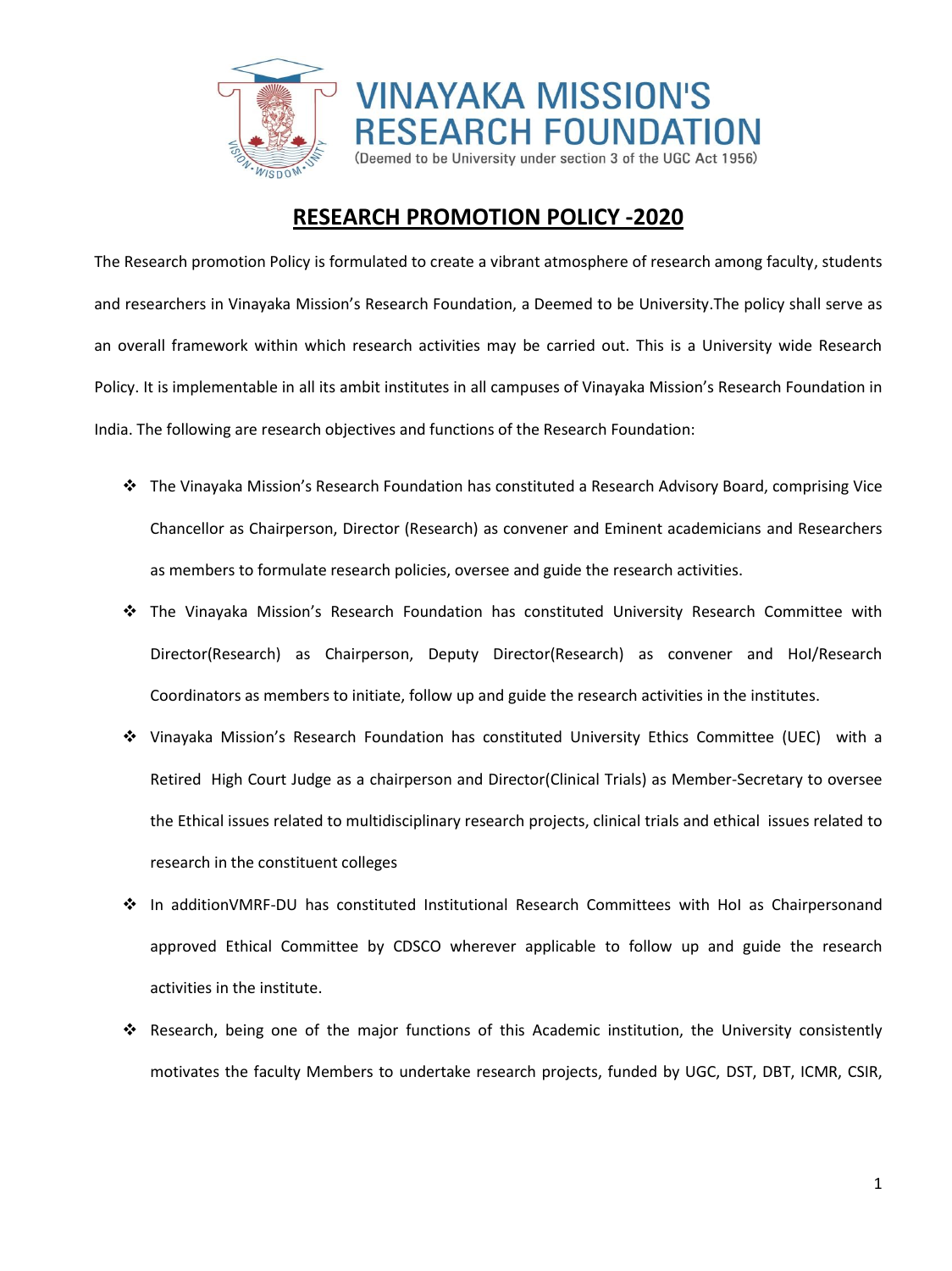



DRDO, CCRH and other funding Agencies, to promoteresearch and to generate knowledge through innovative research to meet the industry needs.

- $\div$  The University extends financial support to the faculty members for presenting papers and publishing research articles as per the university research incentive policy.
- $\cdot \cdot$  The Universityawards the faculty members who publishes research papers in the refereed journals and books with incentives (as per the revised research incentive policy, 2019) annually to motivate them to achieve more in the field of research.
- The University renders financial assistance to each Institution to organize National and International Conferences, inter-university seminars/workshopsregularly.
- The University periodically improves theresearch infrastructure facilities, State-of-the art laboratories in the constituent institutions, the digital library and the Internet Connectivity to make research work more feasible.
- $\div$  The University encourages the students to take up projects, provides them with ample opportunity to present papers in conferences and seminars on and off the campus, and stimulates them to publish their findings in journals.
- $\div$  The Universityencourages to recruit Ph.D. holders as faculty for improving the quality of research.
- $\div$  The University promotes interdisciplinary research, multidisciplinary research by encouraging all the Departments in the constituent institutions to take up interdisciplinary/multidisciplinary projects and conduct interdisciplinary/multidisciplinary seminars/conferences.
- \* The University constituted Interdisciplinary research Promotion Cells to promote interdisciplinary research among the Constituent colleges .
- $\clubsuit$  The University constituted Intellectual Property rights Cell for promoting the innovations in research.